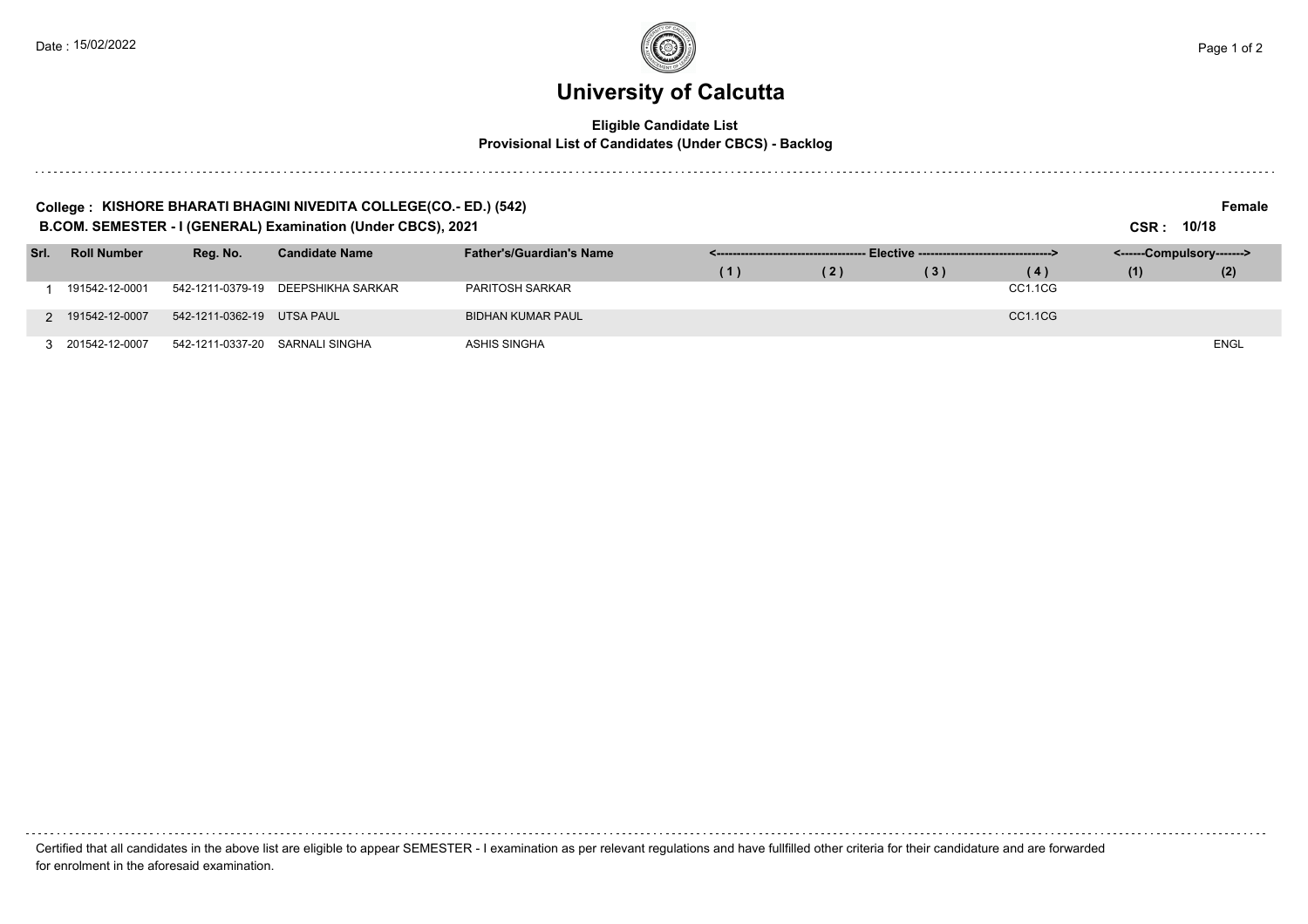### **University of Calcutta**

#### **Eligible Candidate List Provisional List of Candidates (Under CBCS) - Backlog**

#### **College : KISHORE BHARATI BHAGINI NIVEDITA COLLEGE(CO.- ED.) (542) Male B.COM. SEMESTER - I (GENERAL) Examination (Under CBCS), 2021 CSR : 10/18**

| Srl. | <b>Roll Number</b> | Reg. No.         | <b>Candidate Name</b>  | <b>Father's/Guardian's Name</b> |          |          | - Elective ----------------------------------> |         | <------Compulsory-------> |             |
|------|--------------------|------------------|------------------------|---------------------------------|----------|----------|------------------------------------------------|---------|---------------------------|-------------|
|      |                    |                  |                        |                                 | (1)      | (2)      | (3)                                            | (4)     | (1)                       | (2)         |
|      | 181542-22-0001     | 542-1111-0220-18 | ABHIJIT DAS            | <b>MADHU DAS</b>                |          |          |                                                | CC1.1CG |                           |             |
|      | 2 181542-22-0008   | 542-1112-0368-18 | <b>INDRANIL SARDAR</b> | <b>BABLU SARDAR</b>             |          | CC1.1CHG |                                                | CC1.1CG |                           |             |
|      | 3 181542-22-0012   | 542-1111-0265-18 | <b>MONOJIT BISWAS</b>  | <b>MANTOO BISWAS</b>            |          | CC1.1CHG |                                                | CC1.1CG |                           |             |
|      | 4 181542-22-0021   | 542-1111-0190-18 | SUJAY DAS              | <b>BABLU DAS</b>                | GE1.1CHG | CC1.1CHG | CC1.2CHG                                       | CC1.1CG |                           | <b>BNGL</b> |
|      | 5 191542-22-0004   | 542-1111-0357-19 | ARUN JANA              | <b>BASANTI JANA</b>             | GE1.1CHG | CC1.1CHG |                                                | CC1.1CG |                           |             |
|      | 6 191542-22-0014   | 542-1111-0350-19 | MD SOHEL AHAMED MONDAL | AKTAR AHAMED MONDAL             |          |          |                                                | CC1.1CG |                           |             |
|      | 7 191542-22-0017   | 542-1111-0378-19 | PREMENDU HAZRA         | NIMAI HAZRA                     | GE1.1CHG | CC1.1CHG | CC1.2CHG                                       | CC1.1CG |                           | <b>BNGL</b> |
|      | 8 191542-22-0027   | 542-1111-0356-19 | SUMAJIT MAHARAJ        | SIBU MAHARAJ                    |          | CC1.1CHG |                                                | CC1.1CG |                           |             |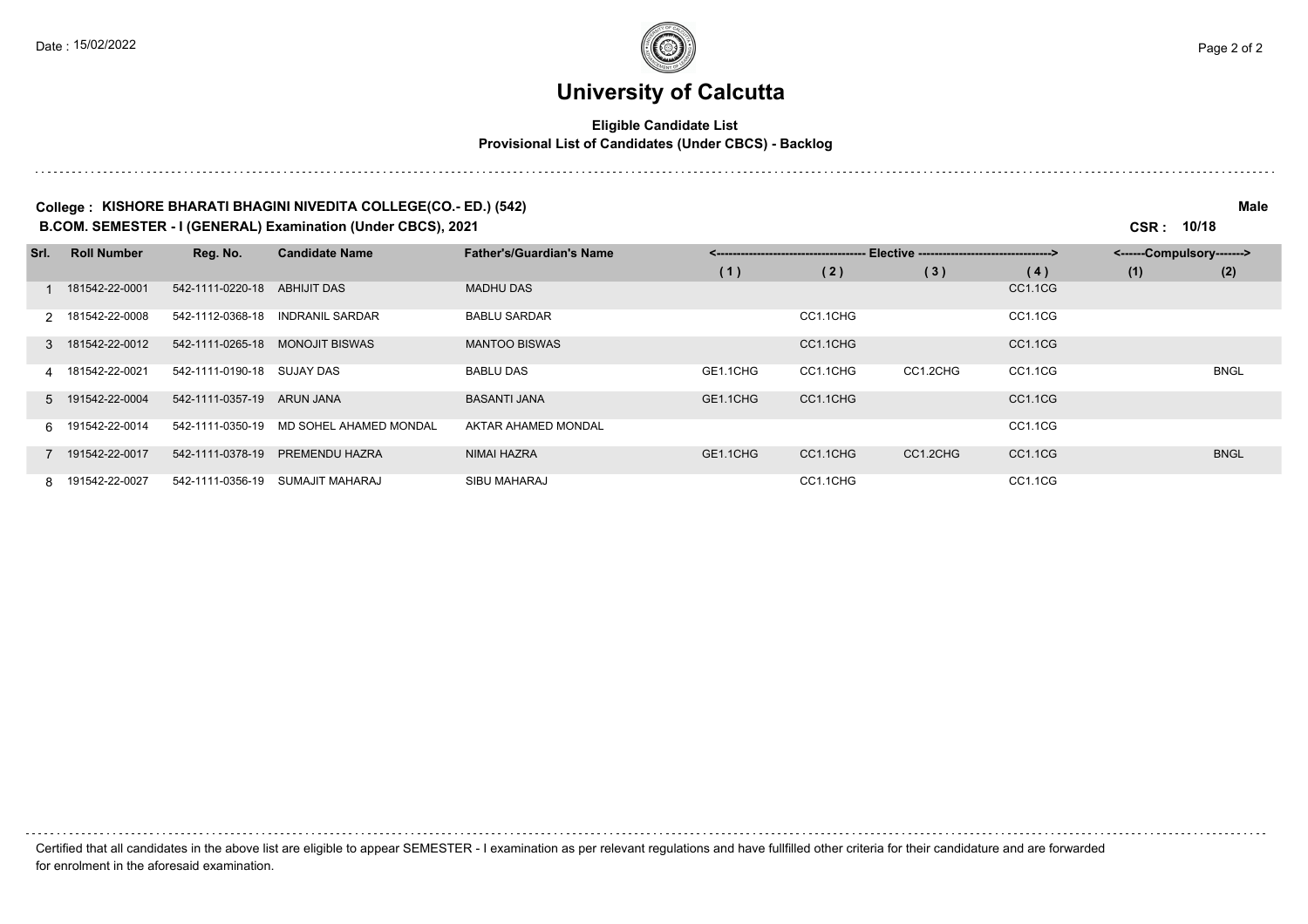. . . . . . . .

# **University of Calcutta**

#### **Eligible Candidate List Provisional List of Candidates (Under CBCS) - Regular**

| College : KISHORE BHARATI BHAGINI NIVEDITA COLLEGE(CO.- ED.) (542) |      | Female |
|--------------------------------------------------------------------|------|--------|
| B.COM. SEMESTER - I (GENERAL) Examination (Under CBCS), 2021       | CSR. | 10/18  |

| Srl. | <b>Roll Number</b> | Reg. No.         | <b>Candidate Name</b> | <b>Father's/Guardian's Name</b> |          |          | <------------------- Elective ------------------> |                                  | <------Compulsory-------> |             |  |
|------|--------------------|------------------|-----------------------|---------------------------------|----------|----------|---------------------------------------------------|----------------------------------|---------------------------|-------------|--|
|      |                    |                  |                       |                                 | (1)      | (2)      | (3)                                               | (4)                              | (1)                       | (2)         |  |
|      | 211542-12-0001     | 542-1211-0426-21 | DIPIKA NEOGI          | <b>BAPI NEOGI</b>               | GE1.1CHG | CC1.1CHG | CC1.2CHG                                          | CC1.1CG                          |                           | <b>BNGL</b> |  |
|      | 2 211542-12-0002   | 542-1211-0433-21 | PRITI KUMARI SINGH    | <b>VIJENDRA SINGH</b>           | GE1.1CHG | CC1.1CHG | CC1.2CHG                                          | CC1.1CG                          |                           | <b>ENGL</b> |  |
|      | 3 211542-12-0003   | 542-1211-0434-21 | PRIYA SHAW            | <b>PRAMOD SHAW</b>              | GE1.1CHG | CC1.1CHG | CC1.2CHG                                          | CC1.1CG                          |                           | ENGL        |  |
|      | 4 211542-12-0004   | 542-1211-0436-21 | <b>PUJA DUBEY</b>     | RAJENDRA PRASAD DUBEY           | GE1.1CHG | CC1.1CHG | CC1.2CHG                                          | CC <sub>1.1</sub> C <sub>G</sub> |                           | <b>ENGL</b> |  |

Certified that all candidates in the above list are eligible to appear SEMESTER - I examination as per relevant regulations and have fullfilled other criteria for their candidature and are forwarded for enrolment in the aforesaid examination.

Date : 15/02/2022  $\blacksquare$  Page 1 of 3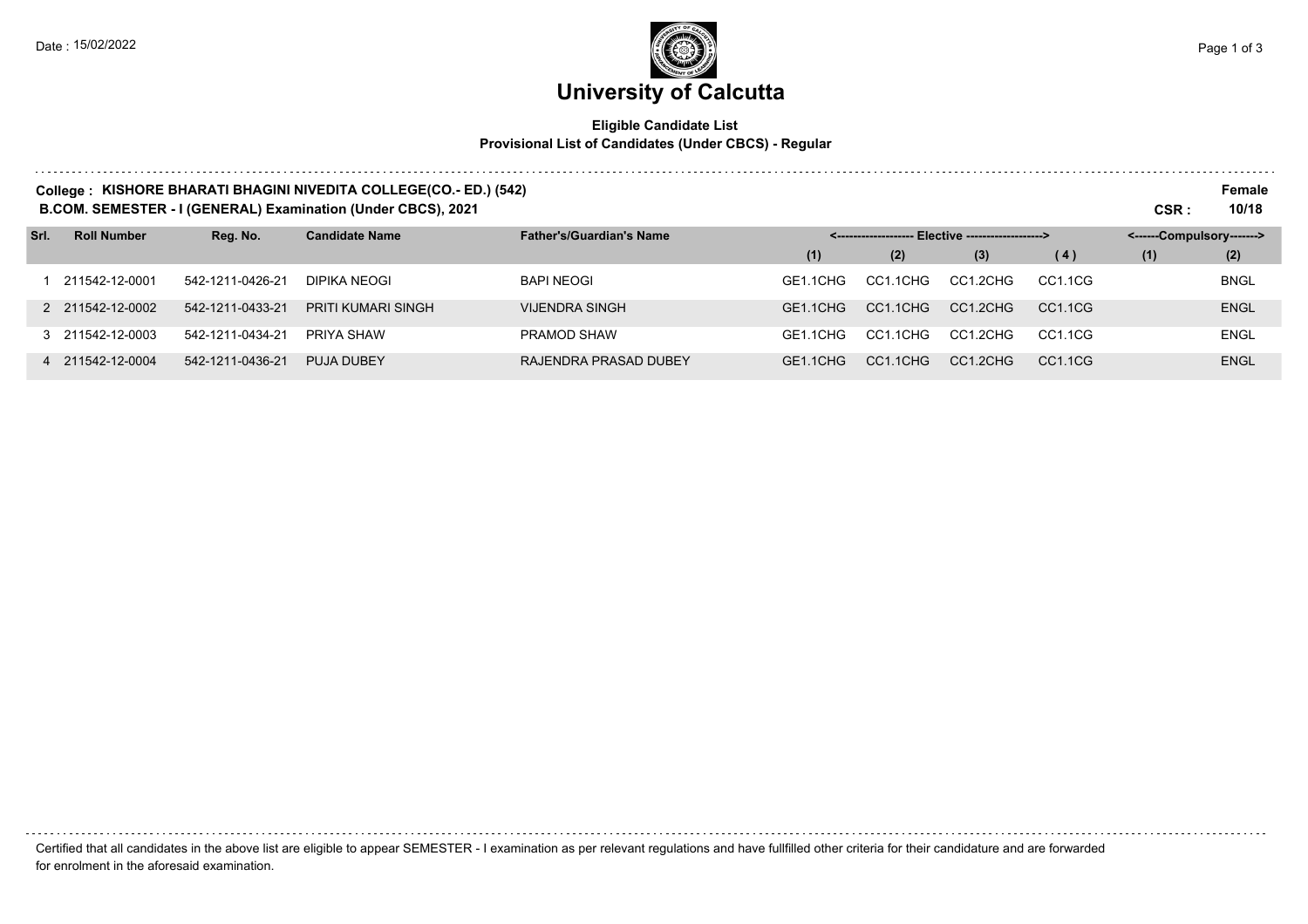#### **Eligible Candidate List Provisional List of Candidates (Under CBCS) - Regular**

#### **College : KISHORE BHARATI BHAGINI NIVEDITA COLLEGE(CO.- ED.) (542) Male B.COM. SEMESTER - I (GENERAL) Examination (Under CBCS), 2021 CSR : 10/18**

**Reg. No. (1) (2) (3) Srl. Roll Number Candidate Name Father's/Guardian's Name <------------------- Elective -------------------> (1) (2) <------Compulsory-------> ( 4 )** 191542-22-0028 542-1111-0367-19 SUMAN CHATTERJEE RIYA CHATTERJEE GE1.1CHG CC1.1CHG CC1.2CHG CC1.1CG BNGL 201542-22-0012 542-1111-0325-20 ROHIT GHOSHAL ANIMESH GHOSHAL GE1.1CHG CC1.1CHG CC1.2CHG CC1.1CG ENGL 201542-22-0015 542-1111-0329-20 SOHAM GUHA LET SUJIT GUHA GE1.1CHG CC1.1CHG CC1.2CHG CC1.1CG BNGL 211542-22-0001 542-1111-0421-21 ALAMIN DEOYAN LALUDDIN DEOYAN GE1.1CHG CC1.1CHG CC1.2CHG CC1.1CG BNGL 211542-22-0002 542-1111-0422-21 AMAR DEY SAMIR DEY GE1.1CHG CC1.1CHG CC1.2CHG CC1.1CG BNGL 211542-22-0003 542-1111-0423-21 APURBA CHOKRABORTY AJOY CHOKRABORTY GE1.1CHG CC1.1CHG CC1.2CHG CC1.1CG BNGL 211542-22-0004 542-1111-0424-21 ARPAN BARAN DAS LATE ALOKE BARAN DAS GE1.1CHG CC1.1CHG CC1.2CHG CC1.1CG ENGL 211542-22-0005 542-1111-0425-21 ASHISH DAS NIKHILESH DAS GE1.1CHG CC1.1CHG CC1.2CHG CC1.1CG BNGL 211542-22-0006 542-1111-0427-21 GANGITLA YATISH GANGITLA SOMESWAR RAO GE1.1CHG CC1.1CHG CC1.2CHG CC1.1CG ENGL 211542-22-0007 542-1111-0428-21 JIT GAYEN GOUR GAYEN GE1.1CHG CC1.1CHG CC1.2CHG CC1.1CG BNGL 211542-22-0008 542-1111-0430-21 MOLAY DAS LATE SUNIT DAS GE1.1CHG CC1.1CHG CC1.2CHG CC1.1CG ENGL 211542-22-0009 542-1111-0432-21 PARIMAL ROUTH ANJAN ROUTH GE1.1CHG CC1.1CHG CC1.2CHG CC1.1CG BNGL 211542-22-0010 542-1111-0435-21 PRIYANSU NASKAR RAMKRISHNA NASKAR GE1.1CHG CC1.1CHG CC1.2CHG CC1.1CG BNGL 211542-22-0011 542-1111-0437-21 ROHAN BARIK MANTU BARIK GE1.1CHG CC1.1CHG CC1.2CHG CC1.1CG ENGL 211542-22-0012 542-1111-0438-21 ROHAN NATH SUBASH NATH GE1.1CHG CC1.1CHG CC1.2CHG CC1.1CG BNGL 211542-22-0013 542-1111-0439-21 SAHEB ALI MD ANIS GE1.1CHG CC1.1CHG CC1.2CHG CC1.1CG BNGL 211542-22-0014 542-1111-0440-21 SAHIR HOSSEN SEKH JUMMAN SEKH GE1.1CHG CC1.1CHG CC1.2CHG CC1.1CG BNGL 211542-22-0015 542-1111-0443-21 SUBARNA DAS SUKUMAR DAS GE1.1CHG CC1.1CHG CC1.2CHG CC1.1CG BNGL 211542-22-0016 542-1111-0445-21 TOUFIK ISLAM MISTRY FARUQUE MISTRY GE1.1CHG CC1.1CHG CC1.2CHG CC1.1CG BNGL 211542-22-0017 542-1111-0446-21 VISHAL PASWAN JAY PRAKASH PASWAN GE1.1CHG CC1.1CHG CC1.2CHG CC1.1CG ENGL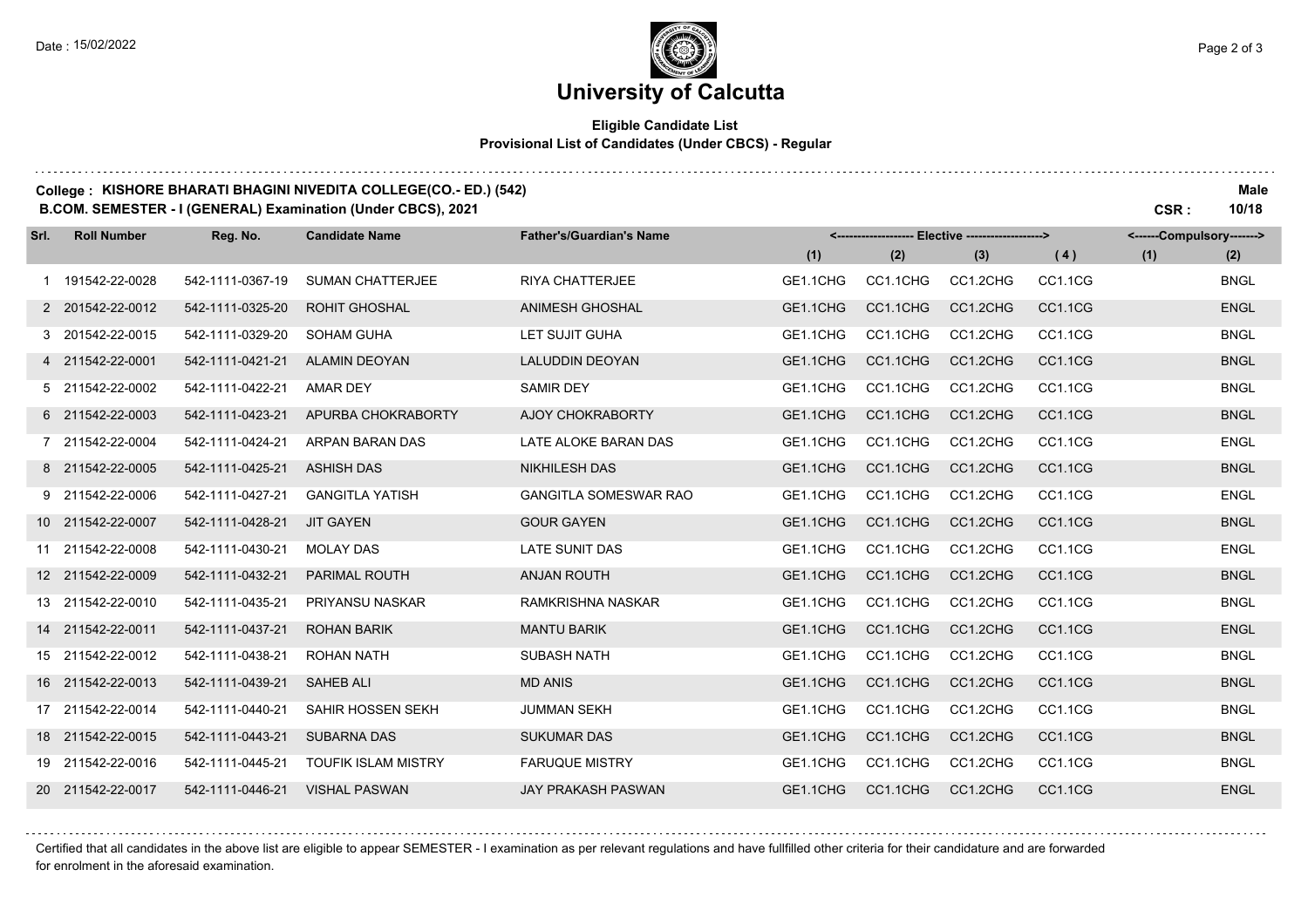## **University of Calcutta**

#### **Eligible Candidate List Provisional List of Candidates (Under CBCS) - Regular**

### **College : KISHORE BHARATI BHAGINI NIVEDITA COLLEGE(CO.- ED.) (542) Male**

**B.COM. SEMESTER - I (GENERAL) Examination (Under CBCS), 2021 CSR : 10/18**

| Srl. | <b>Roll Number</b> | Reg. No.         | <b>Candidate Name</b> | <b>Father's/Guardian's Name</b> | <-------------------- Elective -------------------> |          |          |         | <------Compulsory-------> |             |
|------|--------------------|------------------|-----------------------|---------------------------------|-----------------------------------------------------|----------|----------|---------|---------------------------|-------------|
|      |                    |                  |                       |                                 | (1)                                                 | (2)      | (3)      | (4)     | (1)                       | (2)         |
|      | 21 211542-22-0018  | 542-1111-0448-21 | <b>SNEHASISH BARI</b> | <b>ASISH BARI</b>               | GE1.1CHG                                            | CC1.1CHG | CC1.2CHG | CC1.1CG |                           | <b>BNGL</b> |
|      | 22 211542-22-0019  | 542-1112-0429-21 | <b>KOUSHIK MONDAL</b> | <b>GOPAL CH MONDAL</b>          | GE1.1CHG                                            | CC1.1CHG | CC1.2CHG | CC1.1CG |                           | <b>BNGL</b> |
|      | 23 211542-22-0020  | 542-1112-0431-21 | PABITRA NASKAR        | <b>BIJON KUMAR NASKAR</b>       | GE1.1CHG                                            | CC1.1CHG | CC1.2CHG | CC1.1CG |                           | <b>BNGL</b> |
|      | 24 211542-22-0021  | 542-1112-0442-21 | SONJU MALI            | <b>TOTON MALI</b>               | GE1.1CHG                                            | CC1.1CHG | CC1.2CHG | CC1.1CG |                           | <b>BNGL</b> |
|      | 25 211542-22-0022  | 542-1112-0444-21 | SUPRAVAT MONDAL       | <b>SWAPAN MONDAL</b>            | GE1.1CHG                                            | CC1.1CHG | CC1.2CHG | CC1.1CG |                           | <b>BNGL</b> |
|      | 26 211542-22-0023  | 542-1112-0447-21 | <b>RAKESH HAMBIR</b>  | <b>MAHADEV HAMBIR</b>           | GE1.1CHG                                            | CC1.1CHG | CC1.2CHG | CC1.1CG |                           | <b>BNGL</b> |
|      | 27 211542-22-0024  | 542-1114-0441-21 | <b>SAYAN PRAMANIK</b> | SADANANDA PRAMANIK              | GE1.1CHG                                            | CC1.1CHG | CC1.2CHG | CC1.1CG |                           | <b>BNGL</b> |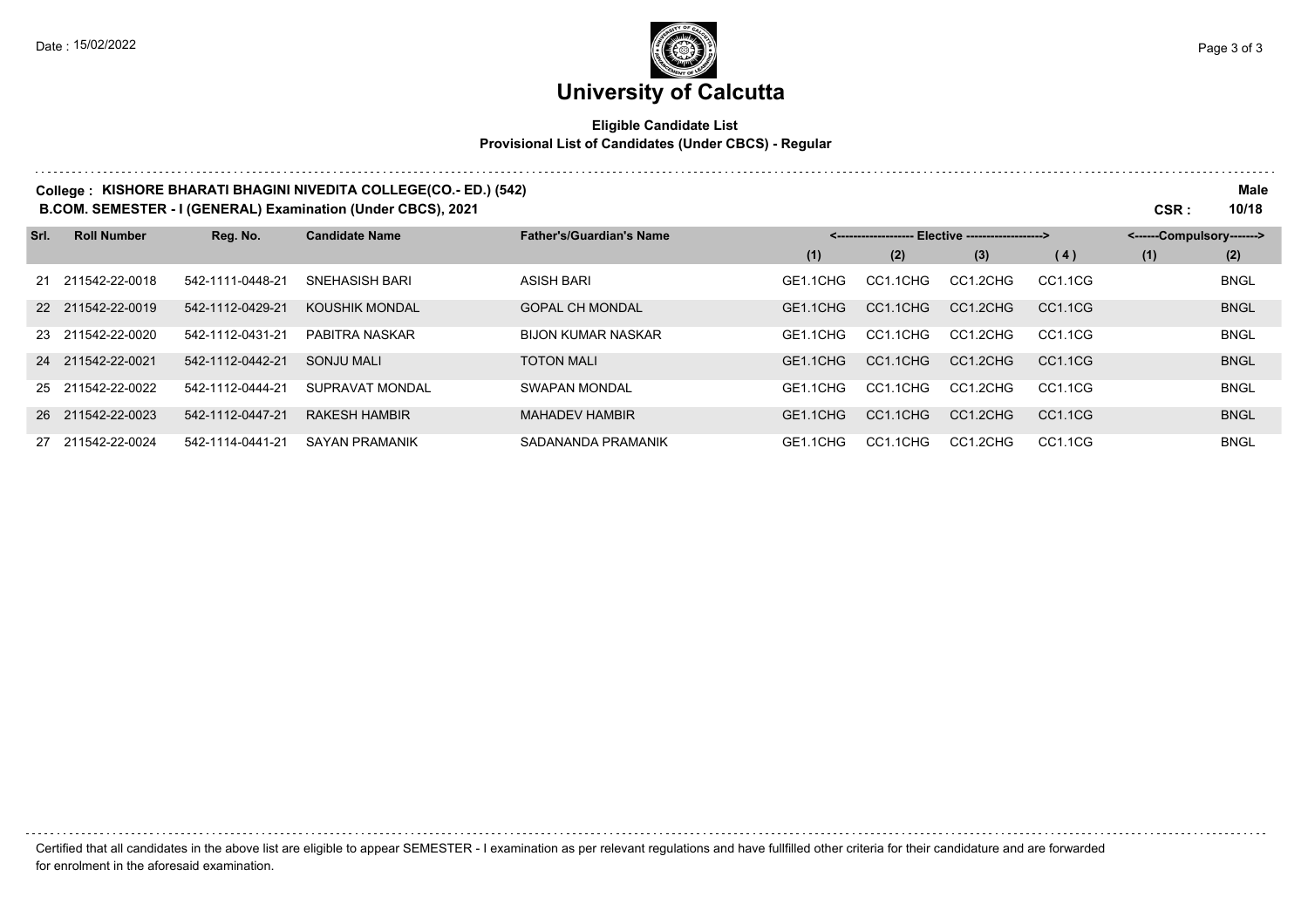#### **Eligible Candidate List Provisional List of Candidates (Under CBCS) - Regular**

### **College : KISHORE BHARATI BHAGINI NIVEDITA COLLEGE(CO.- ED.) (542) Female**

**B.COM. SEMESTER - I (HONOURS) Examination (Under CBCS), 2021 CSR : 10/18**

| Srl. | <b>Roll Number</b> | Reg. No.         | <b>Candidate Name</b>  | <b>Father's/Guardian's Name</b> | <-------------------- Elective -------------------> |          |          |         | <------Compulsory-------> |             |
|------|--------------------|------------------|------------------------|---------------------------------|-----------------------------------------------------|----------|----------|---------|---------------------------|-------------|
|      |                    |                  |                        |                                 | (1)                                                 | (2)      | (3)      | (4)     | (1)                       | (2)         |
|      | 1 211542-11-0001   | 542-1211-0115-21 | ADRIJA AGASTI          | LATE DEBA PRASAD AGASTI         | GE1.1CHG                                            | CC1.1CHG | CC1.2CHG | CC1.1CH |                           | <b>ENGL</b> |
|      | 2 211542-11-0002   | 542-1211-0117-21 | <b>AMISHA SHARMA</b>   | LATE ASHOKE SHARMA              | GE1.1CHG                                            | CC1.1CHG | CC1.2CHG | CC1.1CH |                           | <b>ENGL</b> |
|      | 3 211542-11-0003   | 542-1211-0118-21 | <b>ANISHA MALLICK</b>  | <b>PRAKASH MALLICK</b>          | GE1.1CHG                                            | CC1.1CHG | CC1.2CHG | CC1.1CH |                           | <b>ENGL</b> |
|      | 4 211542-11-0004   | 542-1211-0119-21 | ANJALI KUMARI PANDIT   | RANJAN KUMAR PANDIT             | GE1.1CHG                                            | CC1.1CHG | CC1.2CHG | CC1.1CH |                           | <b>ENGL</b> |
|      | 5 211542-11-0005   | 542-1211-0120-21 | ANWESHA ROY            | <b>CHANDAN KUMAR ROY</b>        | GE1.1CHG                                            | CC1.1CHG | CC1.2CHG | CC1.1CH |                           | <b>BNGL</b> |
|      | 6 211542-11-0006   | 542-1211-0128-21 | <b>DEBASREE SARKAR</b> | <b>RAJ KUMAR SARKAR</b>         | GE1.1CHG                                            | CC1.1CHG | CC1.2CHG | CC1.1CH |                           | <b>BNGL</b> |
|      | 7 211542-11-0007   | 542-1211-0129-21 | <b>FALAK PARVEEN</b>   | <b>MD ASHAN AHMAD</b>           | GE1.1CHG                                            | CC1.1CHG | CC1.2CHG | CC1.1CH |                           | <b>ENGL</b> |
|      | 8 211542-11-0008   | 542-1211-0130-21 | <b>GARGI BISWAS</b>    | <b>SARBOJAY BISWAS</b>          | GE1.1CHG                                            | CC1.1CHG | CC1.2CHG | CC1.1CH |                           | <b>BNGL</b> |
|      | 9 211542-11-0009   | 542-1211-0132-21 | <b>IPSITA DAS</b>      | PRABIR KUMAR DAS                | GE1.1CHG                                            | CC1.1CHG | CC1.2CHG | CC1.1CH |                           | <b>BNGL</b> |
|      | 10 211542-11-0010  | 542-1211-0134-21 | KHUSHI KARMAKAR        | <b>PRADIP KARMAKAR</b>          | GE1.1CHG                                            | CC1.1CHG | CC1.2CHG | CC1.1CH |                           | <b>ENGL</b> |
|      | 11 211542-11-0011  | 542-1211-0135-21 | <b>MANISHA SHAW</b>    | <b>KAMAL DEEP KUMAR</b>         | GE1.1CHG                                            | CC1.1CHG | CC1.2CHG | CC1.1CH |                           | <b>ENGL</b> |
|      | 12 211542-11-0012  | 542-1211-0138-21 | <b>NAFEES FATMA</b>    | ZISHAN HAIDER KHAN              | GE1.1CHG                                            | CC1.1CHG | CC1.2CHG | CC1.1CH |                           | <b>ENGL</b> |
|      | 13 211542-11-0013  | 542-1211-0139-21 | <b>NEDHI GUPTA</b>     | <b>JANARDAN GUPTA</b>           | GE1.1CHG                                            | CC1.1CHG | CC1.2CHG | CC1.1CH |                           | <b>ENGL</b> |
|      | 14 211542-11-0014  | 542-1211-0140-21 | <b>NEHA SHAW</b>       | <b>RAJ KUMAR SHAW</b>           | GE1.1CHG                                            | CC1.1CHG | CC1.2CHG | CC1.1CH |                           | <b>ENGL</b> |
|      | 15 211542-11-0015  | 542-1211-0142-21 | OYNDRILA CHAKRABORTY   | SATYA CHAKRABORTY               | GE1.1CHG                                            | CC1.1CHG | CC1.2CHG | CC1.1CH |                           | <b>ENGL</b> |
|      | 16 211542-11-0016  | 542-1211-0143-21 | PIYALI MANNA           | PRABIR MANNA                    | GE1.1CHG                                            | CC1.1CHG | CC1.2CHG | CC1.1CH |                           | <b>BNGL</b> |
|      | 17 211542-11-0017  | 542-1211-0145-21 | <b>PRITY SINGH</b>     | <b>ARVIND SINGH</b>             | GE1.1CHG                                            | CC1.1CHG | CC1.2CHG | CC1.1CH |                           | <b>ENGL</b> |
|      | 18 211542-11-0018  | 542-1211-0146-21 | PRIYA BERA             | <b>MRITYUNJAY BERA</b>          | GE1.1CHG                                            | CC1.1CHG | CC1.2CHG | CC1.1CH |                           | <b>ENGL</b> |
|      | 19 211542-11-0019  | 542-1211-0160-21 | <b>SHRUTI MONDAL</b>   | JOY PRAKASH MONDAL              | GE1.1CHG                                            | CC1.1CHG | CC1.2CHG | CC1.1CH |                           | <b>ENGL</b> |
|      | 20 211542-11-0020  | 542-1211-0161-21 | <b>SIMRAN CHOWHAN</b>  | RATNAMANI CHOWHAN               | GE1.1CHG                                            | CC1.1CHG | CC1.2CHG | CC1.1CH |                           | <b>ENGL</b> |

Certified that all candidates in the above list are eligible to appear SEMESTER - I examination as per relevant regulations and have fullfilled other criteria for their candidature and are forwarded for enrolment in the aforesaid examination.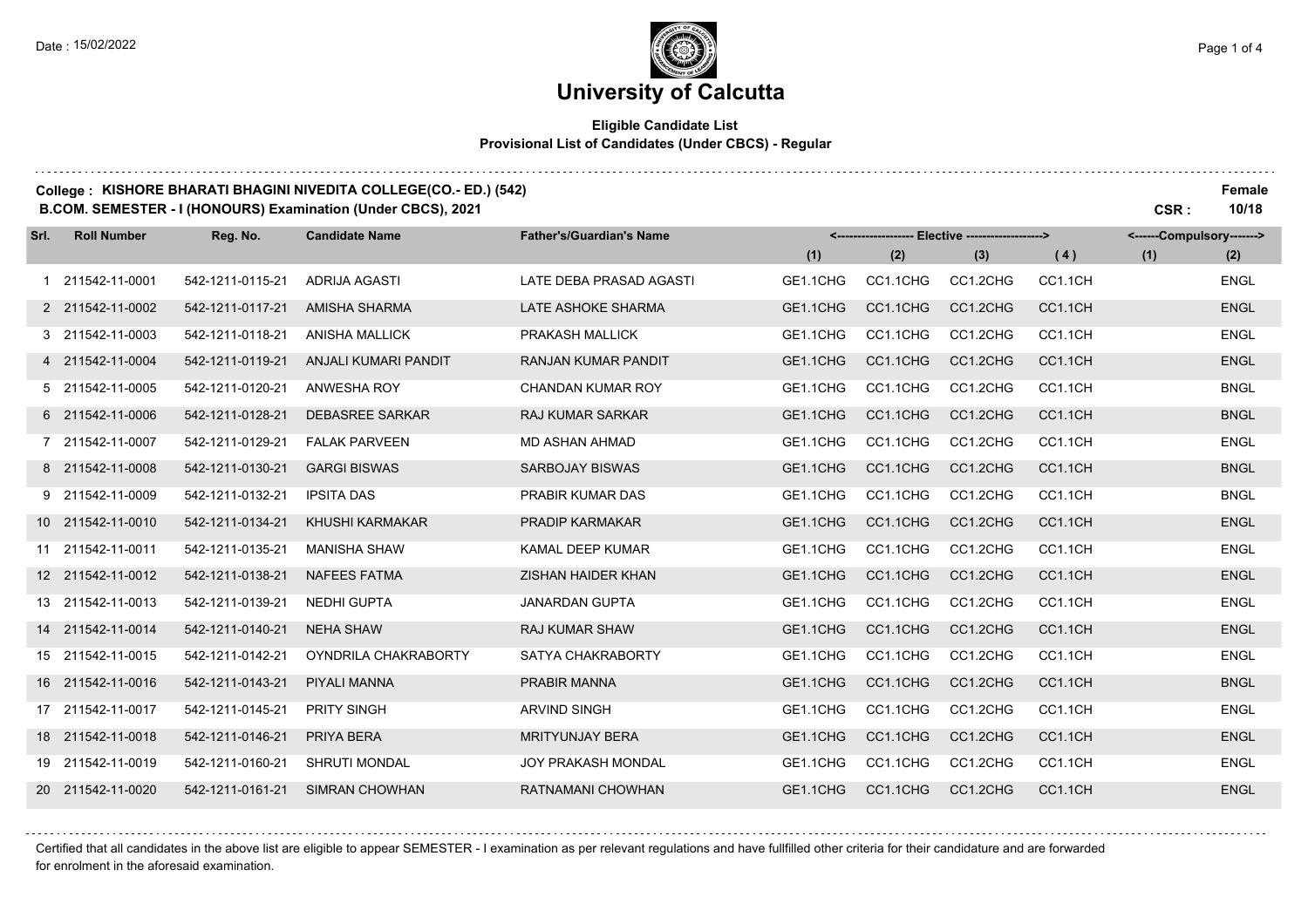#### **Eligible Candidate List Provisional List of Candidates (Under CBCS) - Regular**

| College : KISHORE BHARATI BHAGINI NIVEDITA COLLEGE(CO.-ED.) (542)<br>B.COM. SEMESTER - I (HONOURS) Examination (Under CBCS), 2021<br><-------------------- Elective ------------------> |                    |                  |                       |                                 |          |          |          |                      |                           |             |  |
|-----------------------------------------------------------------------------------------------------------------------------------------------------------------------------------------|--------------------|------------------|-----------------------|---------------------------------|----------|----------|----------|----------------------|---------------------------|-------------|--|
| Srl.                                                                                                                                                                                    | <b>Roll Number</b> | Reg. No.         | <b>Candidate Name</b> | <b>Father's/Guardian's Name</b> |          |          |          |                      | <------Compulsory-------> |             |  |
|                                                                                                                                                                                         |                    |                  |                       |                                 | (1)      | (2)      | (3)      | (4)                  | (1)                       | (2)         |  |
|                                                                                                                                                                                         | 21 211542-11-0021  | 542-1211-0165-21 | SUBHASREE MITRA       | <b>BHOLANATH MITRA</b>          | GF1 1CHG | CC1.1CHG | CC1.2CHG | CC1.1CH              |                           | <b>ENGL</b> |  |
|                                                                                                                                                                                         | 22 211542-11-0022  | 542-1211-0167-21 | <b>SWETA GHOSH</b>    | <b>GAUTAM GHOSH</b>             | GE1.1CHG | CC1.1CHG | CC1.2CHG | CC <sub>1.1</sub> CH |                           | <b>BNGL</b> |  |
|                                                                                                                                                                                         | 23 211542-11-0023  | 542-1211-0168-21 | SWETA ROY             | <b>RAM BINOD ROY</b>            | GE1.1CHG | CC1.1CHG | CC1.2CHG | CC1.1CH              |                           | <b>ENGL</b> |  |

Certified that all candidates in the above list are eligible to appear SEMESTER - I examination as per relevant regulations and have fullfilled other criteria for their candidature and are forwarded for enrolment in the aforesaid examination.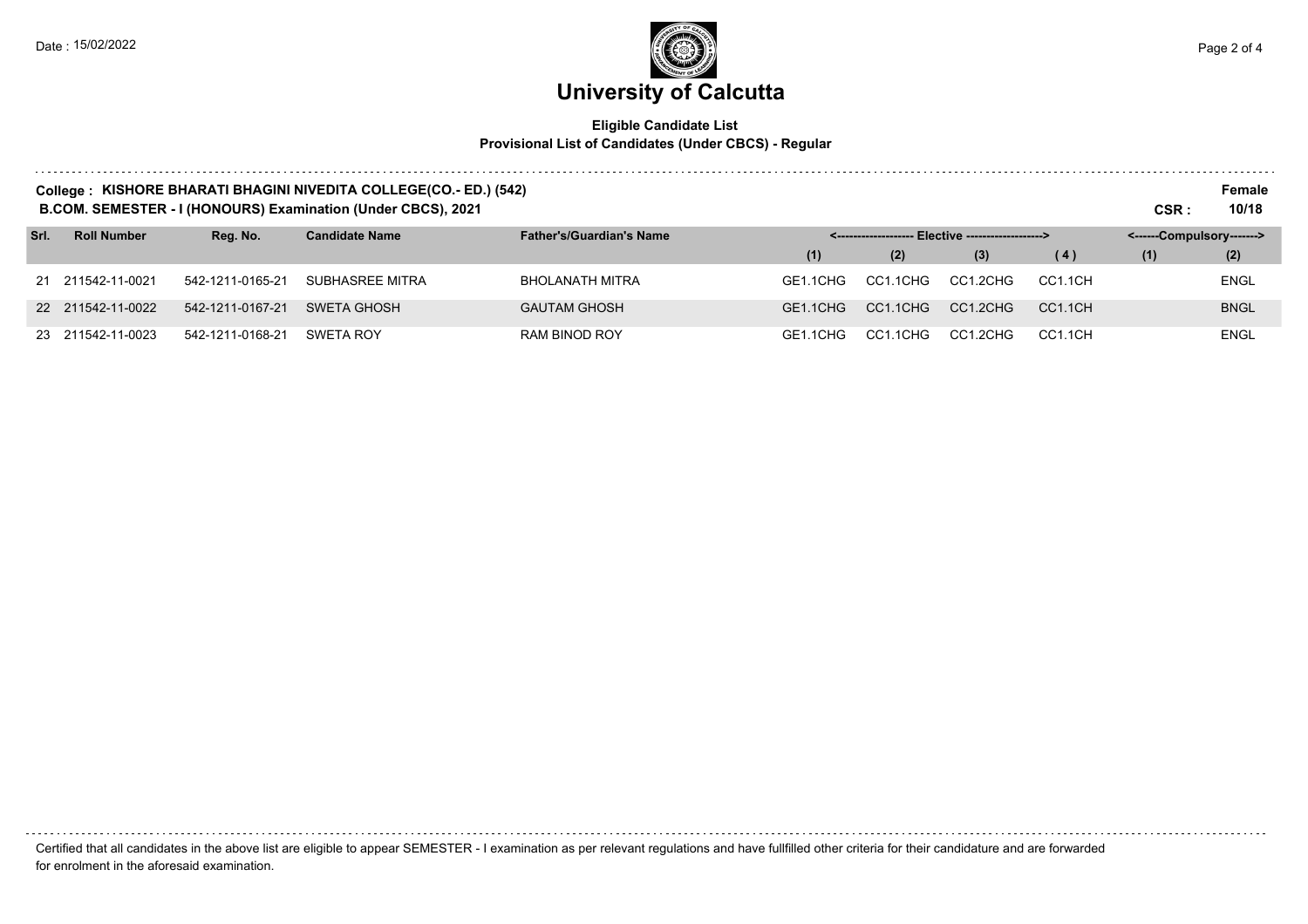. . . . . . .

## **University of Calcutta**

#### **Eligible Candidate List Provisional List of Candidates (Under CBCS) - Regular**

### **College : KISHORE BHARATI BHAGINI NIVEDITA COLLEGE(CO.- ED.) (542) Male**

**B.COM. SEMESTER - I (HONOURS) Examination (Under CBCS), 2021 CSR : 10/18**

| Srl. | <b>Roll Number</b> | Reg. No.         | <b>Candidate Name</b>         | <b>Father's/Guardian's Name</b> | <------------------- Elective ------------------> |          |          |         | <------Compulsory-------> |             |
|------|--------------------|------------------|-------------------------------|---------------------------------|---------------------------------------------------|----------|----------|---------|---------------------------|-------------|
|      |                    |                  |                               |                                 | (1)                                               | (2)      | (3)      | (4)     | (1)                       | (2)         |
|      | 1 211542-21-0001   | 542-1111-0114-21 | <b>ADITYA GHOSH</b>           | ARUP KANTI GHOSH                | GE1.1CHG                                          | CC1.1CHG | CC1.2CHG | CC1.1CH |                           | <b>ENGL</b> |
|      | 2 211542-21-0002   | 542-1111-0116-21 | AKASH HATUYA                  | <b>GOUTAM KUMAR HATUYA</b>      | GE1.1CHG                                          | CC1.1CHG | CC1.2CHG | CC1.1CH |                           | <b>BNGL</b> |
|      | 3 211542-21-0003   | 542-1111-0121-21 | ARGHYA MAJUMDAR               | <b>SUBRATA MAJUMDAR</b>         | GE1.1CHG                                          | CC1.1CHG | CC1.2CHG | CC1.1CH |                           | <b>BNGL</b> |
|      | 4 211542-21-0004   | 542-1111-0123-21 | ARUNABHA SIKDER               | <b>AMITAVA SIKDER</b>           | GE1.1CHG                                          | CC1.1CHG | CC1.2CHG | CC1.1CH |                           | <b>BNGL</b> |
|      | 5 211542-21-0005   | 542-1111-0125-21 | <b>BIKI PANDIT</b>            | PRABHU PANDIT                   | GE1.1CHG                                          | CC1.1CHG | CC1.2CHG | CC1.1CH |                           | <b>ENGL</b> |
|      | 6 211542-21-0006   | 542-1111-0126-21 | <b>BIKRAM HALDER</b>          | <b>RAMKRISHNA HALDER</b>        | GE1.1CHG                                          | CC1.1CHG | CC1.2CHG | CC1.1CH |                           | <b>BNGL</b> |
|      | 7 211542-21-0007   | 542-1111-0127-21 | <b>DEBASISH CHATTERJEE</b>    | <b>HRISHIKESH CHATTERJEE</b>    | GE1.1CHG                                          | CC1.1CHG | CC1.2CHG | CC1.1CH |                           | <b>ENGL</b> |
|      | 8 211542-21-0008   | 542-1111-0131-21 | <b>INDRANUJ ROY CHOWDHURY</b> | <b>RANTU ROY CHOWDHURY</b>      | GE1.1CHG                                          | CC1.1CHG | CC1.2CHG | CC1.1CH |                           | <b>ENGL</b> |
|      | 9 211542-21-0009   | 542-1111-0133-21 | <b>JAHIR NASKAR</b>           | <b>MOKARIM NASKAR</b>           | GE1.1CHG                                          | CC1.1CHG | CC1.2CHG | CC1.1CH |                           | <b>BNGL</b> |
|      | 10 211542-21-0010  | 542-1111-0137-21 | <b>MOHIT ROY</b>              | LATE TAPAS ROY                  | GE1.1CHG                                          | CC1.1CHG | CC1.2CHG | CC1.1CH |                           | <b>ENGL</b> |
|      | 11 211542-21-0011  | 542-1111-0141-21 | <b>NITISH SAHU</b>            | <b>BINAD SAHU</b>               | GE1.1CHG                                          | CC1.1CHG | CC1.2CHG | CC1.1CH |                           | <b>ENGL</b> |
|      | 12 211542-21-0012  | 542-1111-0144-21 | PRITAM CHHETRY                | <b>MINTU CHHETRY</b>            | GE1.1CHG                                          | CC1.1CHG | CC1.2CHG | CC1.1CH |                           | ENGL        |
|      | 13 211542-21-0013  | 542-1111-0148-21 | <b>RAJ THAKUR</b>             | <b>DINESH THAKUR</b>            | GE1.1CHG                                          | CC1.1CHG | CC1.2CHG | CC1.1CH |                           | <b>ENGL</b> |
|      | 14 211542-21-0014  | 542-1111-0149-21 | <b>RAJDEEP DUTTA</b>          | LT. BIPLAB DUTTA                | GE1.1CHG                                          | CC1.1CHG | CC1.2CHG | CC1.1CH |                           | <b>BNGL</b> |
|      | 15 211542-21-0015  | 542-1111-0151-21 | RATUL BHATTACHARJEE           | SUBHASHIS BHATTACHARJEE         | GE1.1CHG                                          | CC1.1CHG | CC1.2CHG | CC1.1CH |                           | <b>BNGL</b> |
|      | 16 211542-21-0016  | 542-1111-0152-21 | <b>RINKA GHOSH</b>            | <b>DIPAK GHOSH</b>              | GE1.1CHG                                          | CC1.1CHG | CC1.2CHG | CC1.1CH |                           | <b>ENGL</b> |
|      | 17 211542-21-0017  | 542-1111-0153-21 | <b>RITIK KUMAR SINGH</b>      | <b>RANJIT KUMAR SINGH</b>       | GE1.1CHG                                          | CC1.1CHG | CC1.2CHG | CC1.1CH |                           | <b>ENGL</b> |
|      | 18 211542-21-0018  | 542-1111-0154-21 | <b>ROHAN SINGH</b>            | PUSPENDRA SINGH                 | GE1.1CHG                                          | CC1.1CHG | CC1.2CHG | CC1.1CH |                           | <b>ENGL</b> |
|      | 19 211542-21-0019  | 542-1111-0155-21 | ROSHAN SHANDILYA              | RAJEEV SHANKAR MISHRA           | GE1.1CHG                                          | CC1.1CHG | CC1.2CHG | CC1.1CH |                           | <b>ENGL</b> |
|      | 20 211542-21-0020  | 542-1111-0156-21 | <b>SAMRAT BHATTA</b>          | PARTHA BHATTA                   | GE1.1CHG                                          | CC1.1CHG | CC1.2CHG | CC1.1CH |                           | <b>BNGL</b> |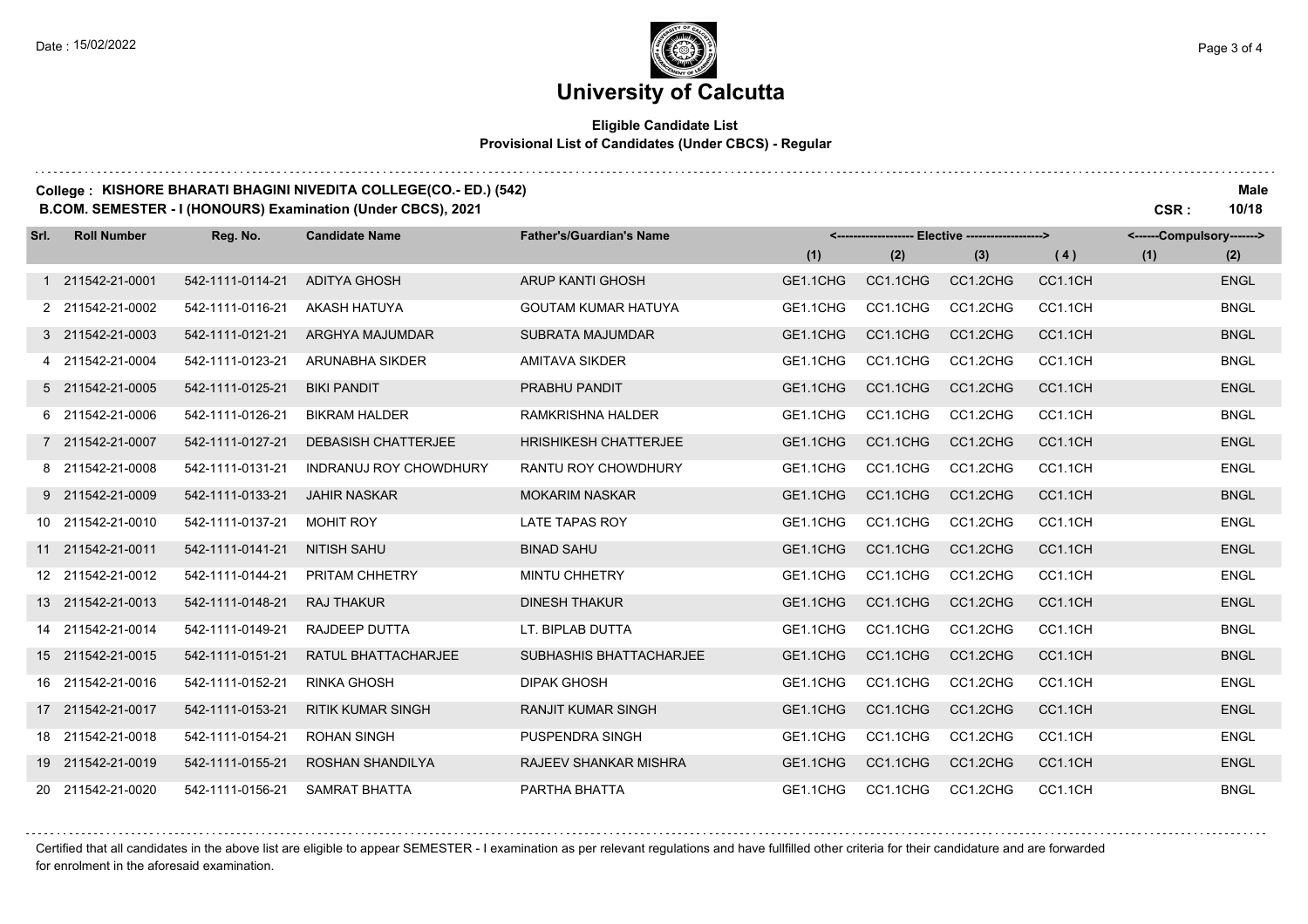. . . . . .

## **University of Calcutta**

#### **Eligible Candidate List Provisional List of Candidates (Under CBCS) - Regular**

### **College : KISHORE BHARATI BHAGINI NIVEDITA COLLEGE(CO.- ED.) (542) Male**

**B.COM. SEMESTER - I (HONOURS) Examination (Under CBCS), 2021 CSR : 10/18**

| Srl. | <b>Roll Number</b> | Reg. No.         | <b>Candidate Name</b>   | <b>Father's/Guardian's Name</b> | <------------------- Elective ------------------> |          |          |         | <------Compulsory-------> |             |  |
|------|--------------------|------------------|-------------------------|---------------------------------|---------------------------------------------------|----------|----------|---------|---------------------------|-------------|--|
|      |                    |                  |                         |                                 | (1)                                               | (2)      | (3)      | (4)     | (1)                       | (2)         |  |
|      | 21 211542-21-0021  | 542-1111-0157-21 | <b>SANGAM SARKAR</b>    | <b>SUDHANSHU SARKAR</b>         | GE1.1CHG                                          | CC1.1CHG | CC1.2CHG | CC1.1CH |                           | <b>ENGL</b> |  |
|      | 22 211542-21-0022  | 542-1111-0158-21 | <b>SANJU SINGH</b>      | MITHILESH KUMAR SINGH           | GE1.1CHG                                          | CC1.1CHG | CC1.2CHG | CC1.1CH |                           | <b>ENGL</b> |  |
|      | 23 211542-21-0023  | 542-1111-0159-21 | <b>SAYAN SAMANTA</b>    | SUKUMAR SAMANTA                 | GE1.1CHG                                          | CC1.1CHG | CC1.2CHG | CC1.1CH |                           | <b>ENGL</b> |  |
|      | 24 211542-21-0024  | 542-1111-0162-21 | <b>SNEHADIP MONDAL</b>  | <b>ROBIN MONDAL</b>             | GE1.1CHG                                          | CC1.1CHG | CC1.2CHG | CC1.1CH |                           | <b>BNGL</b> |  |
|      | 25 211542-21-0025  | 542-1111-0163-21 | <b>SOHAN KUNGAR</b>     | <b>TAPAS KUNGAR</b>             | GE1.1CHG                                          | CC1.1CHG | CC1.2CHG | CC1.1CH |                           | <b>BNGL</b> |  |
|      | 26 211542-21-0026  | 542-1111-0164-21 | SOUMODEEP DUTTA         | ANUPAM DUTTA                    | GE1.1CHG                                          | CC1.1CHG | CC1.2CHG | CC1.1CH |                           | <b>BNGL</b> |  |
|      | 27 211542-21-0027  | 542-1111-0166-21 | <b>SUDIPTO MAJUMDER</b> | <b>SUBHASH MAJUMDER</b>         | GE1.1CHG                                          | CC1.1CHG | CC1.2CHG | CC1.1CH |                           | <b>ENGL</b> |  |
|      | 28 211542-21-0028  | 542-1111-0169-21 | <b>VISHAL CHOWDHURY</b> | SHIW PROSAD CHOWDHURY           | GE1.1CHG                                          | CC1.1CHG | CC1.2CHG | CC1.1CH |                           | <b>ENGL</b> |  |
|      | 29 211542-21-0029  | 542-1111-0170-21 | <b>VIVEK MISHRA</b>     | LATE DHARMENDRA MISHRA          | GE1.1CHG                                          | CC1.1CHG | CC1.2CHG | CC1.1CH |                           | <b>ENGL</b> |  |
|      | 30 211542-21-0030  | 542-1112-0122-21 | <b>ARNAB KAYAL</b>      | <b>SWAPAN KAYAL</b>             | GE1.1CHG                                          | CC1.1CHG | CC1.2CHG | CC1.1CH |                           | <b>BNGL</b> |  |
|      | 31 211542-21-0031  | 542-1112-0124-21 | <b>BIBEK MALLICK</b>    | PALLAB MALLICK                  | GE1.1CHG                                          | CC1.1CHG | CC1.2CHG | CC1.1CH |                           | <b>BNGL</b> |  |
|      | 32 211542-21-0032  | 542-1112-0136-21 | <b>MOHIT MONDAL</b>     | <b>ARUN MONDAL</b>              | GE1.1CHG                                          | CC1.1CHG | CC1.2CHG | CC1.1CH |                           | <b>BNGL</b> |  |
|      | 33 211542-21-0033  | 542-1112-0150-21 | <b>RAJORSEE AUDDY</b>   | <b>BISWAJIT AUDDY</b>           | GE1.1CHG                                          | CC1.1CHG | CC1.2CHG | CC1.1CH |                           | <b>ENGL</b> |  |
|      | 34 211542-21-0034  | 542-1114-0147-21 | PRIYAM MAJUMDAR         | <b>MONOTOSH MAJUMDAR</b>        | GE1.1CHG                                          | CC1.1CHG | CC1.2CHG | CC1.1CH |                           | <b>BNGL</b> |  |
|      | 35 211542-21-0035  | 542-1115-0449-21 | <b>SHUBHAM KUMAR</b>    | SADANAND PRASAD BHAGAT          | GE1.1CHG                                          | CC1.1CHG | CC1.2CHG | CC1.1CH |                           |             |  |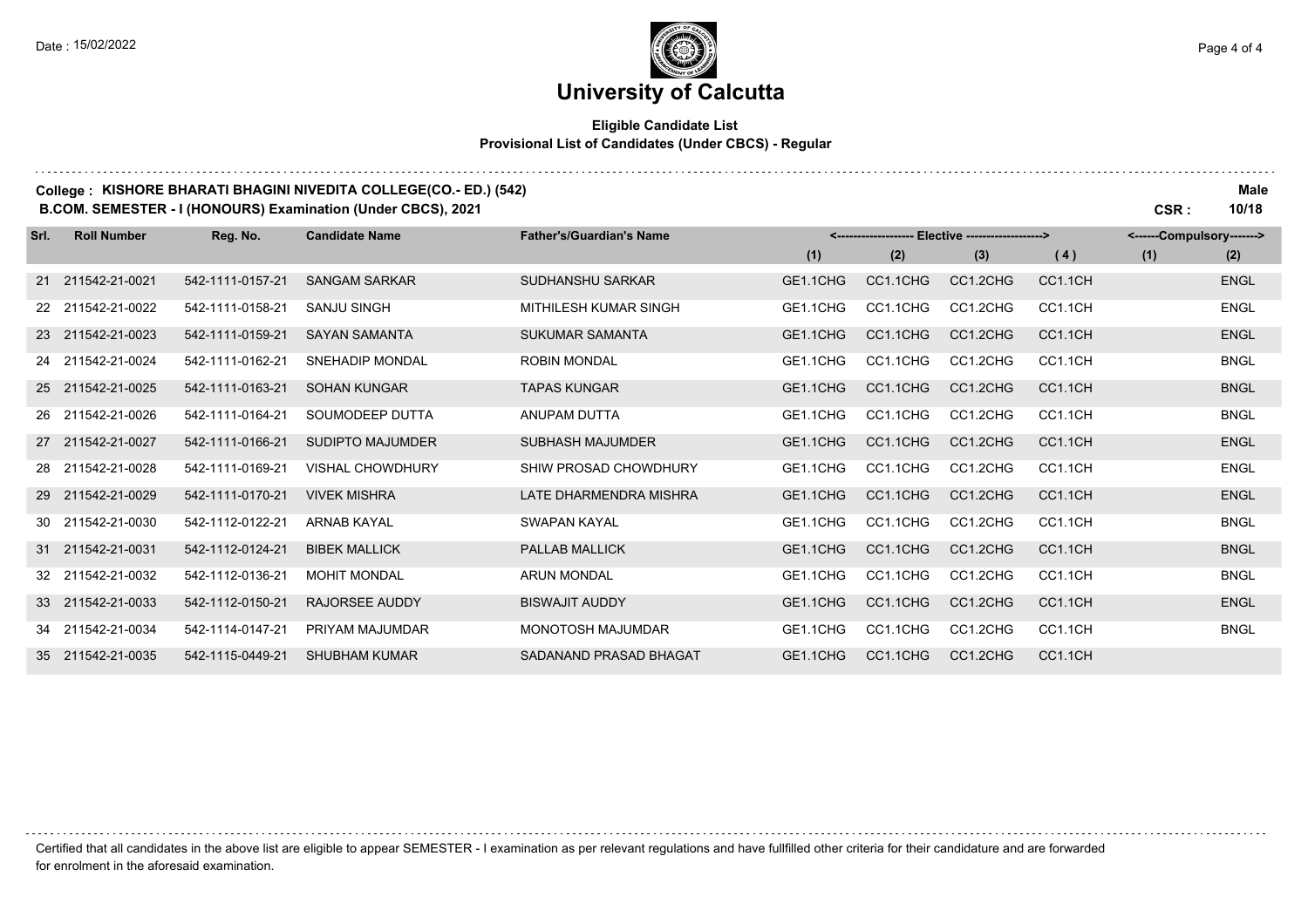#### **Eligible Candidate List Provisional List of Candidates (Under CBCS) - Backlog**

#### **College : KISHORE BHARATI BHAGINI NIVEDITA COLLEGE(CO.- ED.) (542) Female B.A. SEMESTER - I (HONOURS) Examination (Under CBCS), 2021**

| Srl.              | <b>Roll Number</b> | Reg. No.                       | <b>Candidate Name</b>             | <b>Father's/Guardian's Name</b> |                                   |                                   |                                | <---- AECC1 ---->    | <b>Present/Absent</b> |
|-------------------|--------------------|--------------------------------|-----------------------------------|---------------------------------|-----------------------------------|-----------------------------------|--------------------------------|----------------------|-----------------------|
|                   |                    |                                |                                   |                                 | (1)                               | (2)                               | (3)                            | (1)                  |                       |
|                   | 182542-11-0004     | 542-1211-0180-18 RUPA LASKAR   |                                   | ABDUR ROUF LASKAR               | <b>BNGA</b><br>CC1, CC2           | <b>EDCG</b><br>GE1 (TH)           |                                |                      |                       |
| 2                 | 182542-11-0005     |                                | 542-1211-0181-18 KATHA MUKHERJEE  | <b>DEBASISH MUKHERJEE</b>       |                                   |                                   |                                |                      |                       |
|                   | 182542-11-0006     |                                | 542-1211-0183-18 DEEPSHIKHA DAS   | RAJA DAS                        |                                   |                                   |                                |                      |                       |
|                   | 182542-11-0009     |                                | 542-1211-0281-18 MUNAOWARA KHATUN | MD MUSTAQUIM ALI GAZI           | <b>BNGA</b><br>CC1, CC2 (TH)      | <b>HISG</b><br>GE1 (TH)           |                                |                      |                       |
| 5                 | 182542-11-0015     | 542-1212-0178-18 JUHI PURKAIT  |                                   | PARESH PURKAIT                  | <b>BNGA</b><br>CC1, CC2 (TH)      |                                   |                                |                      |                       |
| 6                 | 182542-11-0017     | 542-1212-0182-18 FULBASI SHEE  |                                   | SHASTHI CHARAN SHEE             | <b>BNGA</b><br>CC1 (TH), CC2 (TH) |                                   |                                |                      |                       |
|                   | 182542-11-0019     | 542-1212-0225-18 SUMITA SARKAR |                                   | <b>UTPAL SARKAR</b>             | <b>BNGA</b><br>CC1 (TH), CC2 (TH) | <b>EDCG</b><br><b>GE1 (TH)</b>    |                                |                      |                       |
| 8                 | 182542-11-0020     | 542-1212-0228-18 LIPIKA NASKAR |                                   | <b>DUKHIRAM NASKAR</b>          | <b>BNGA</b><br>CC1, CC2           | <b>EDCG</b><br>GE1 (TH)           |                                |                      |                       |
| 9                 | 182542-11-0021     |                                | 542-1212-0231-18 SAHELI PRAMANIK  | PROSANTA KUMAR PRAMANIK         |                                   |                                   |                                |                      |                       |
| 10                | 182542-11-0029     |                                | 542-1212-0137-18 PALLABI NASKAR   | <b>HARAN NASKAR</b>             | <b>PLSG</b><br>GE1                |                                   |                                |                      |                       |
| 11                | 182542-11-0030     |                                | 542-1212-0138-18 NIBEDITA SARDAR  | UTTAM SARDAR                    | <b>EDCA</b><br>CC1 (TH), CC2 (TH) | PLSG<br>GE1 (TH)                  |                                |                      |                       |
| $12 \overline{ }$ | 182542-11-0039     | 542-1211-0280-18 SHAOLI MAITY  |                                   | <b>RAJ KUMAR MAITY</b>          | <b>ENGA</b><br>CC1 (TU), CC2 (TU) |                                   |                                |                      |                       |
| 13                | 182542-11-0047     |                                | 542-1211-0171-18 MADHABI MONDAL   | PROBIR MONDAL                   | <b>PLSG</b><br>GE1                |                                   |                                |                      |                       |
| 14                | 182542-11-0048     | 542-1211-0173-18 ANKITA HALDER |                                   | NITAI CHANDRA HALDER            |                                   | <b>HISA</b><br>CC1 (TH), CC2 (TH) | <b>PLSG</b><br>GE <sub>1</sub> | <b>BNGM</b><br>AECC1 |                       |
| 15                | 182542-11-0052     |                                | 542-1211-0142-18 BENOZIR KHATUN   | <b>BAHAR ALI MOLLA</b>          | <b>PLSA</b><br>CC1 (TH), CC2 (TH) |                                   |                                |                      |                       |
| 16                | 182542-11-0060     | 542-1215-0143-18 RABEYA MOLLA  |                                   | <b>SUBID ALI MOLLA</b>          |                                   |                                   |                                |                      |                       |
| 17                | 192542-11-0004     | 542-1211-0065-19 SUHANA SAIKH  |                                   | <b>JAHIR SK</b>                 | <b>BNGA</b><br>CC1 (TU), CC2 (TU) |                                   | <b>HISG</b><br>GE1             |                      |                       |
| 18                | 192542-11-0005     | 542-1211-0066-19 RUPALI NASKAR |                                   | <b>ALAMIN NASKAR</b>            | <b>BNGA</b><br>CC1 (TU), CC2 (TU) |                                   |                                |                      |                       |

[Candidates not appearing in this examination are to be strike off from the above list]

Certified that all candidates in the above list are eligible to appear SEMESTER - I examination with subject(s)/component of subject(s) as mentioned above as per relevant regulations and have fulfilled other criteria for their candidature and are forwarded for enrolment in the aforesaid examination.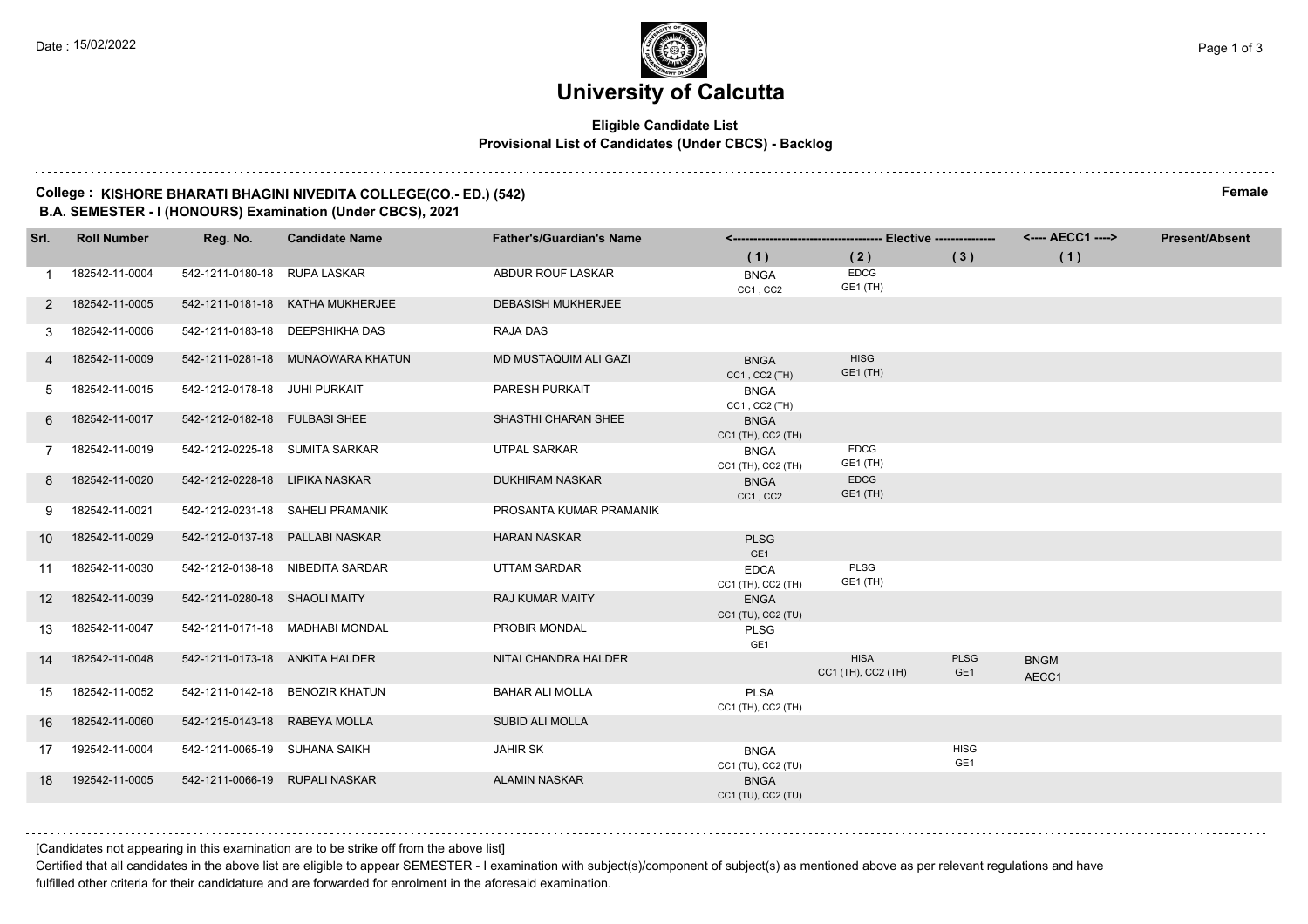#### **Eligible Candidate List Provisional List of Candidates (Under CBCS) - Backlog**

**College : KISHORE BHARATI BHAGINI NIVEDITA COLLEGE(CO.- ED.) (542) Female B.A. SEMESTER - I (HONOURS) Examination (Under CBCS), 2021**

| Srl.      | <b>Roll Number</b> | Reg. No.         | <b>Candidate Name</b> | <b>Father's/Guardian's Name</b> |                                   |                                   | --- Elective --------------- | <---- AECC1 ---->    | <b>Present/Absent</b> |
|-----------|--------------------|------------------|-----------------------|---------------------------------|-----------------------------------|-----------------------------------|------------------------------|----------------------|-----------------------|
|           |                    |                  |                       |                                 | (1)                               | (2)                               | (3)                          | (1)                  |                       |
| 19        | 192542-11-0014     | 542-1212-0070-19 | SUSMITA HALDER        | <b>BISWANATH HALDER</b>         | <b>HISG</b><br>GE1 (TH)           |                                   |                              |                      |                       |
| <b>20</b> | 192542-11-0021     | 542-1211-0032-19 | PRIYA KUTI            | <b>KAMAL KUTI</b>               | <b>BNGG</b><br>GE <sub>1</sub>    | <b>ENGA</b><br>CC1 (TH), CC2 (TH) |                              |                      |                       |
| 21        | 192542-11-0031     | 542-1211-0073-19 | PEU HOWLADER          | <b>ANJAN HOWLADER</b>           |                                   |                                   |                              |                      |                       |
| <b>22</b> | 192542-11-0034     | 542-1214-0030-19 | SHRIPARNA NATH        | PRABIR NATH                     | <b>EDCG</b><br><b>GE1 (TH)</b>    | <b>ENGA</b><br>CC1 (TH), CC2 (TH) |                              |                      |                       |
| -23       | 192542-11-0044     | 542-1212-0014-19 | KATHA BISWAS          | NIHAR RANJAN BISWAS             | <b>ENGG</b><br>GE1 (TH)           |                                   |                              |                      |                       |
| 24        | 192542-11-0045     | 542-1212-0062-19 | <b>TAMAL NASKAR</b>   | SHYAMAPADA NASKAR               | <b>PLSG</b><br>GE1 (TH)           |                                   |                              |                      |                       |
| 25        | 202542-11-0010     | 542-1211-0021-20 | <b>MUNMUN SANPHUI</b> | ANUP SANPHUI                    |                                   | <b>ENGA</b><br>CC1 (TH), CC2 (TH) | HISG<br>GE1 (TH)             | <b>BNGM</b><br>AECC1 |                       |
| 26        | 202542-11-0034     | 542-1211-0064-20 | <b>PRITI DAS</b>      | <b>KALIPADA DAS</b>             | <b>PLSA</b><br>CC1 (TH), CC2 (TH) |                                   |                              |                      |                       |
| 27        | 202542-11-0042     | 542-1211-0077-20 | SUCHANDA DAS          | <b>SANKAR DAS</b>               |                                   |                                   |                              |                      |                       |

[Candidates not appearing in this examination are to be strike off from the above list]

Certified that all candidates in the above list are eligible to appear SEMESTER - I examination with subject(s)/component of subject(s) as mentioned above as per relevant regulations and have fulfilled other criteria for their candidature and are forwarded for enrolment in the aforesaid examination.